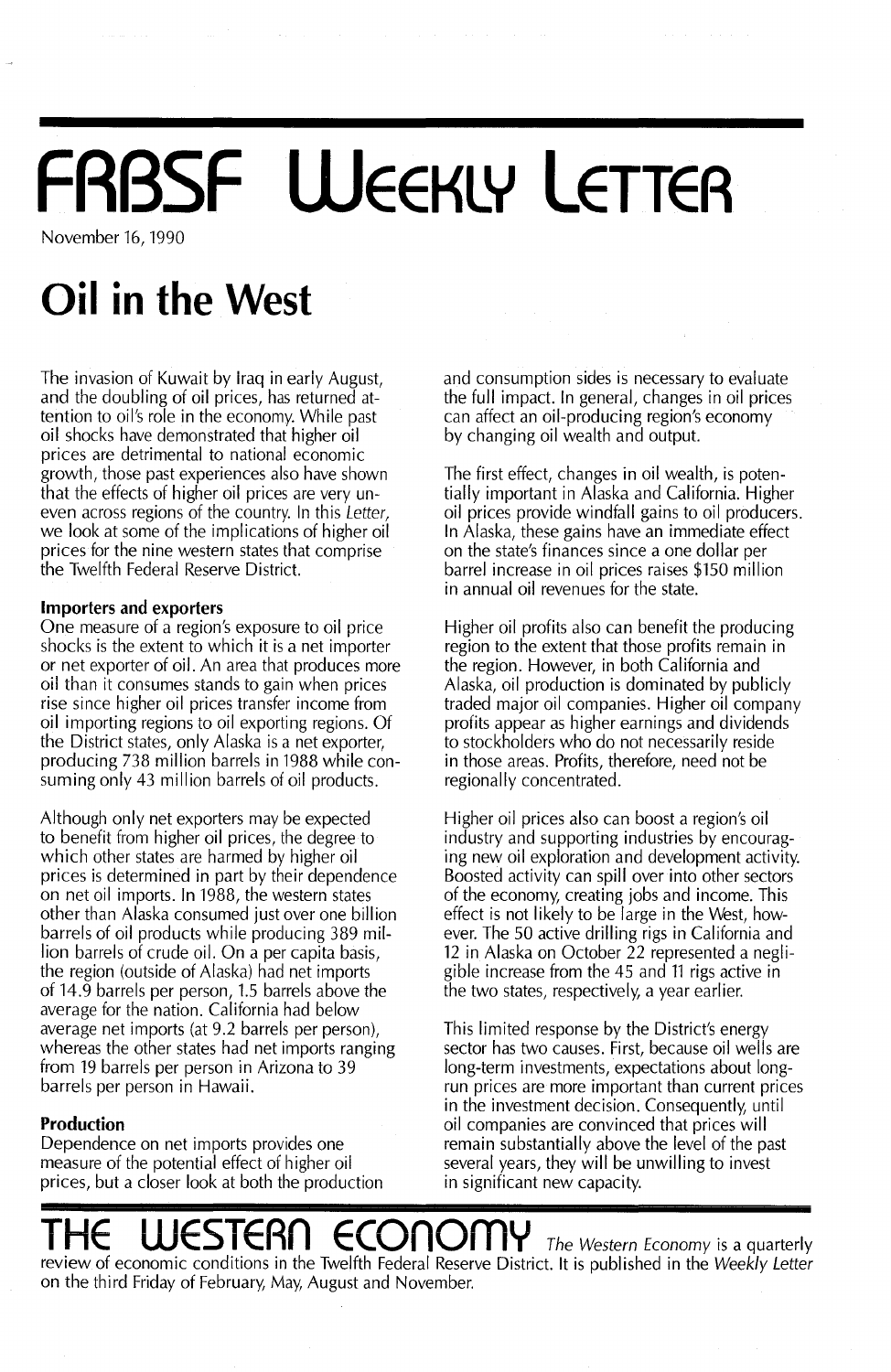# **FRBSF**

Second, California and Alaska are not likely to increase production sharply because the West has relatively old and well-developed reserves. For example, during the entire period since 1972, California's annual production has varied littlefrom a high of 1.1 million barrels per day in 1985 to a low of 0.9 million barrels per day in 1975. Moreover, California's untapped proven reserves are located largely offshore, in environmentally sensitive areas. Alaska's current fields, notably Prudhoe Bay, have seen declining production. Its most promising new area—the Alaska National Wildlife Refuge-has unknown reserves, and drilling there would generate environmental challenges. In any case, it would take years to develop the fields and to establish the necessary transportation infrastructure.

#### **Consumption**

Although positive production effects are not likely to be extensive in the western region, consumption effects will be noticeable. In the nine states, total oil consumption in 1988 was 24.4 barrels per person, just slightly below the 25.5 barrels per person national average. Per capita consumption in Arizona, California, Idaho, Oregon, and Utah was below the national average, ranging from 19 to 25 barrels per person, while Hawaii (39 barrels), Nevada (30 barrels), Washington (28 barrels), and Alaska (81 barrels) exceeded the national average.

Differences in the composition of consumption, however, are important in determining the relative burden of higher oil prices on consumers in the District states. Three categories of consumption account for most oil use: motor gasoline, distillate oil, and aviation fuel.

Per capita gasoline consumption in the District was almost identical to the national average. Consumption ranged from 7 barrels per person in Hawaii to 14 barrels per person in Nevada, but most states were close to the 11.5 barrel national average. California, the most populous state and, consequently, the largest user of gasoline in the region, consumed 11.3 barrels per person in 1988. Thus, the effect of higher oil prices on gasoline expenditures would be about the same in the West as in the rest of the country.

Distillate consumption was below the national average of 5 barrels per person, although large variation in consumption exists in the western states. High use of heating oil yielded distillate fuel consumption of 5 to 7 barrels per person in Idaho, Oregon, Nevada, and Washington, and nearly 17 barrels per person in Alaska. The other District states, in contrast, face less of an increase in expenditures than does the rest of the country because of their lower reliance on heating oil.

Western consumption of aviation fuel exceeded 3 barrels per person in 1988. This figure is over a barrel per person higher than the national average because of longer average travel distances. Alaska reported consumption of 30 barrels per person, Hawaii had 9 barrels per person, and Nevada had 4.6 barrels per person in aviation fuel consumption. This higher aviation fuel consumption was an important factor boosting total oil consumption in many of the western states. Because the higher cost of jet fuel is split between passengers and airline companies, the region would be adversely affected only if higher transportation costs were to reduce total travel.

Although these three categories account for most oil consumption in the District, residual fuel oil consumption is important in Alaska and Hawaii. Particularly in the case of Hawaii, this oil is largely used to generate electricity and, since there are few alternatives available, consumers in Hawaii are especially vulnerable to higher oil prices.

#### **Conclusions**

Higher oil prices yield winners and losers. With the exception of the Alaskan State government, however, winners are not concentrated geographically. Higher oil revenues are distributed across the nation to owners of oil stocks, and the effects of higher oil prices on production, exploration, and development of new oil are relatively small in the West.

The effect on consumers is not likely to be much different in the Twelfth District than in the rest of the nation. Because their consumption of gasoline is about the same, higher gasoline prices will affect most states' consumers about the same as the average consumer in the nation. Lower reliance on oil for industry uses and heating will give most western states outside of the Pacific Northwest an advantage relative to the other states in the nation, but that gap is likely to be fairly small. Higher aviation fuel prices could harm the West if travel were curtailed, but if the visitor industry were not materially affected, most of the costs would be imposed on airline company stockholders and passengers throughout the nation.

**Ronald H. Schmidt Senior Economist**

**Carolyn Sherwood-Call Economist**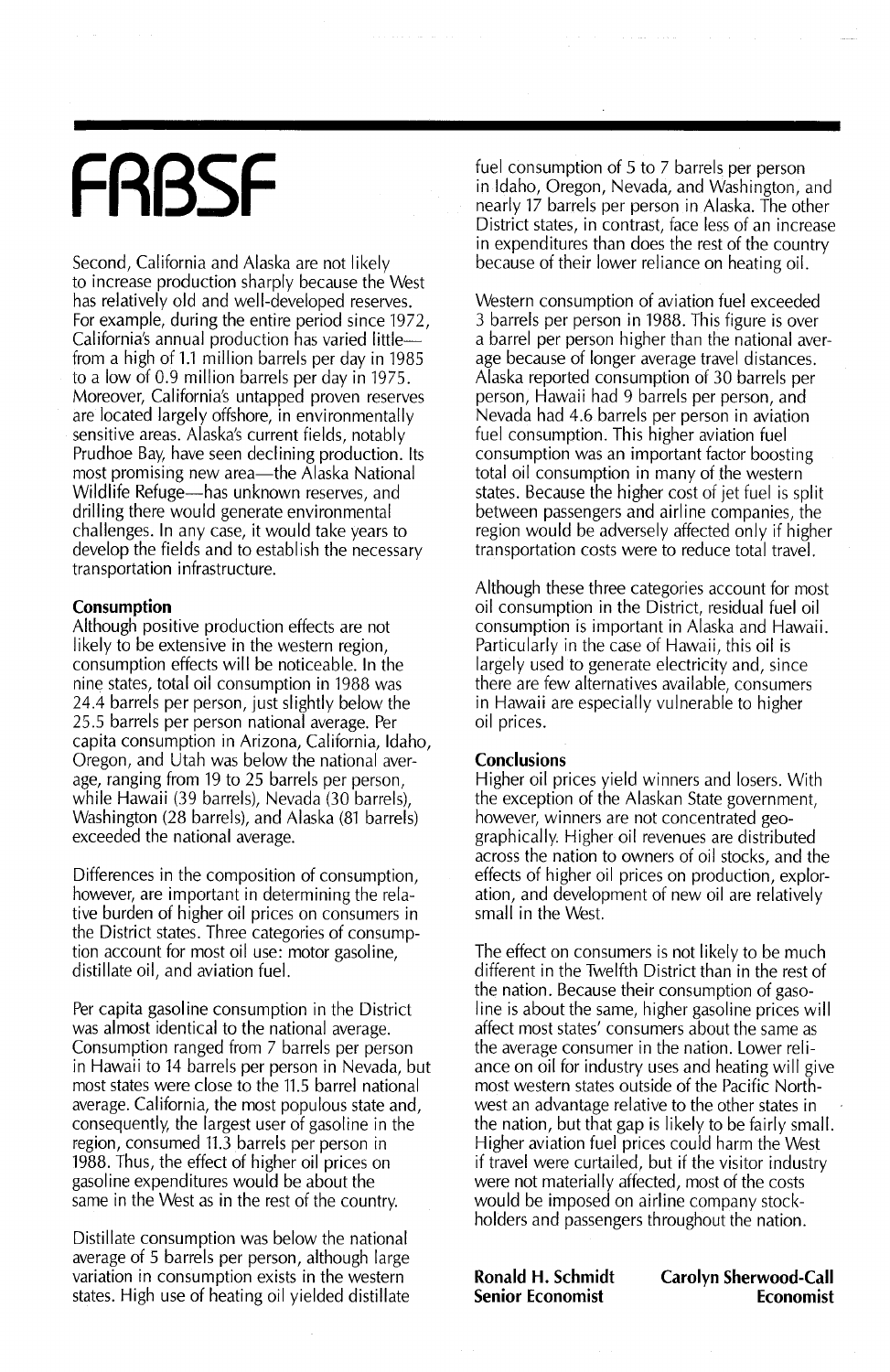#### DISTRICT INDICATORS (Seasonally Adjusted)

|                                                                                |        |               |        |                      |                                                                                                                           |        |                      |               | % CHANGE FROM: |              |
|--------------------------------------------------------------------------------|--------|---------------|--------|----------------------|---------------------------------------------------------------------------------------------------------------------------|--------|----------------------|---------------|----------------|--------------|
|                                                                                | 9003   | 9002          | 90Q1   | 8904                 | 8903                                                                                                                      | 8902   | 8901                 | 8804          | 9002           | 8903         |
|                                                                                |        |               |        |                      |                                                                                                                           |        |                      |               |                |              |
| <b>AGRICULTURE</b>                                                             |        |               |        |                      |                                                                                                                           |        |                      |               |                |              |
| U.S. CROP PRICES, 1985=100                                                     | 117.1  | 118.1         | 118.7  |                      | 115.2 113.0                                                                                                               | 115.1  | 116.2                | 112.6         | -0.86          | 3.62         |
| DISTRICT CROP PRICES, 1985=100                                                 | 112.4  | 112.9         | 130.4  | 117.3                | 114.3                                                                                                                     | 122.9  | 120.9                | 112.4         | $-0.45$        | $-1.68$      |
| FARM CASH RECEIPTS, MILLION \$                                                 | N/A    | 2365.2        | 2332.0 |                      | 2534.2 2425.5 2511.8                                                                                                      |        |                      | 2431.5 2473.5 | N/A            | N/A          |
| CATTLE ON FEED, 1985=100                                                       | 88.1   | 90.1          | 90.4   | 90.4                 | 92.6                                                                                                                      | 90.5   | 93.4                 | 96.2          | $-2.23$        | $-4.85$      |
| CATTLE PRICES, CALIFORNIA, \$/CWT.                                             | N/A    | 65.9          | 63.6   | 62.4                 | 62.7                                                                                                                      | 61.8   | 61.7                 | 60.1          | N/A            | N/A          |
| <b>FORESTRY</b>                                                                |        |               |        |                      |                                                                                                                           |        |                      |               |                |              |
| LUMBER PRODUCTION, MILLIONS BOARD FEET                                         |        |               |        |                      | 1472.7 1714.4 1765.9 1811.1 1771.6 1716.0 1648.0 1768.7                                                                   |        |                      |               | $-14.10$       | $-16.87$     |
| NORTHWEST LUMBER INVENTORY, MIL. BOARD FEET 2551.3 2617.0                      |        |               |        |                      | 2606.8 2518.3 2549.9 2440.5 2419.4                                                                                        |        |                      | 2568.8        | $-2.51$        | 0.05         |
| U.S. LUMBER PRICES, 1986=100                                                   | 130.1  | 132.0         | 130.3  | 128.1                | 123.8                                                                                                                     | 119.5  | 123.4                | 122.4         | $-1.38$        | 5. 15        |
| <b>ENERGY</b>                                                                  |        |               |        |                      |                                                                                                                           |        |                      |               |                |              |
| SPOT PRICE OF OIL, \$/BARREL                                                   | 26.2   | 17.8          | 21.8   | 20.3                 | 19.3                                                                                                                      | 20.5   | 18.5                 | 14.8          | 47.73          | 35.94        |
| <b>U.S. RIG COUNT</b>                                                          | 1015.8 | 1017.5        | 909.5  | 1017.6               | 904.7                                                                                                                     | 807.1  | 753.4                | 912.3         | $-0.17$        | 12, 27       |
| DISTRICT RIG COUNT                                                             | 76.2   | 71.3          | 56.2   | 70.3                 | 75.6                                                                                                                      | 66.7   | 62.0                 | 72.8          | 6,74           | 0.74         |
| FUEL MINING EMPLOYMENT, 1985=100                                               | 80.4   | 80.3          | 79.5   | 79.3                 | 80.8                                                                                                                      | 79.7   | 77.8                 | 78.8          | 0,13           | $-0.45$      |
| U.S. SEISMIC CREW COUNT                                                        | 125.2  | 128.4         | 126.1  | 128.0                | 131.3                                                                                                                     | 129.9  | 137.3                | 152.9         | $-2.52$        | $-4.63$      |
|                                                                                |        |               |        |                      |                                                                                                                           |        |                      |               |                |              |
| MINING                                                                         |        |               |        |                      |                                                                                                                           |        |                      |               |                |              |
| MINERAL PRICES, 1986=100                                                       | 133.5  | 125.6         | 123.3  | 125.5                | 131.8                                                                                                                     | 134.3  | 147.4                | 147.7         | 6.30           | 1.31         |
| METAL MINING EMPLOYMENT, 1985=100                                              | 202.2  | 200.9         | 200.9  | 190.9                | 187.7                                                                                                                     | 182.7  | 176.3                | 168.5         | 0.65           | 7.70         |
| <b>CONSTRUCTION</b>                                                            |        |               |        |                      |                                                                                                                           |        |                      |               |                |              |
| NONRESIDENTIAL AWARDS                                                          | 1575.1 | 1585.6        |        |                      | 1732.6 1458.0 1666.0 1519.3 1439.0 1361.0                                                                                 |        |                      |               | $-0.66$        | $-5.46$      |
| RESIDENTIAL PERMITS                                                            | 22758  | 25989         | 32741  | 33475                | 30509                                                                                                                     | 31304  | 31065                | 35414         | $-12.45$       | $-25.41$     |
| WESTERN HOUSING STARTS, THOUSANDS                                              | 29.4   | 31.2          | 30.7   | 29.3                 | 35.2                                                                                                                      | 37.7   | 29.6                 | 33.0          | $-5.88$        | $-16.65$     |
| CONSTRUCTION EMPLOYMENT, THOUSANDS                                             | 1032.4 | 1042.3        |        |                      | 1052.3 1029.0 1013.9 1003.2                                                                                               |        | 983.7                | 968.3         | $-0.94$        | 1.83         |
| <b>MANUFACTURING</b>                                                           |        |               |        |                      |                                                                                                                           |        |                      |               |                |              |
| WAGES, CALIFORNIA, \$/HOUR                                                     | 11.5   | 11.4          | 11.3   | 11.3                 | 11.2                                                                                                                      | 11.1   | 11.0                 | 11.0          | 1.08           | 2.82         |
| EMPLOYMENT, THOUSANDS                                                          |        | 3124.7 3140.1 | 3163.0 |                      | 3151.2 3151.9 3152.9                                                                                                      |        | 3148.0               | 3142.1        | $-0.49$        | $-0.86$      |
| DURABLES, 1985=100                                                             | 102.0  | 103.1         | 104.0  | 103.6                | 104.0                                                                                                                     | 104.1  | 104.0                | 103.6         | $-1.01$        | $-1.89$      |
| CONSTRUCTION DURABLES, 1985=100                                                | 108.8  | 111.2         | 114.0  | 111.1                | 111.3                                                                                                                     | 110.9  | 111.6                | 111.5         | -2. 11         | $-2.20$      |
| AEROSPACE, 1985=100                                                            | 113.5  | 115.8         | 116.6  | 116.1                | 115.8                                                                                                                     | 115.3  | 113.8                | 115.1         | $-1.99$        | $-2.04$      |
| ELECTRONICS, 1985=100                                                          | 94.3   | 94.5          | 95.2   | 94.8                 | 94.7                                                                                                                      | 95.2   | 95.7                 | 99.8          | $-0.22$        | $-0.41$      |
| SEMICONDUCTOR ORDERS, MILLIONS \$, NOT S.A. 1192.0 1309.7 1227.7 1197.9 1166.3 |        |               |        |                      |                                                                                                                           | 1300.0 | 1300.0               | 1066.0        | $-8.98$        | 2.20         |
|                                                                                |        |               |        |                      |                                                                                                                           |        |                      |               |                |              |
| WHLS/RETAIL TRADE EMPLOYMENT, THOUSANDS                                        | 4862.8 | 4830.6        |        | 4809.9 4755.0        | 4718.7 4681.8                                                                                                             |        | 4654.9               | 4598.2        | 0.67           | 3.05         |
| RETAIL SALES, PACIFIC DISTRICT, MIL. \$                                        | 24969  | 24865         | 24685  | 23961                | 23815                                                                                                                     | 23417  | 22730                | 22000         | 0.42           | 4.85         |
| SERVICES EMPLOYMENT, THOUSANDS                                                 | 5358.5 | 5281.8        |        | 5234.5 5191.9 5126.7 |                                                                                                                           |        | 5065.6 5015.3 4965.2 |               | 1.45           | 4.52         |
| <b>HEALTH CARE, 1985=100</b>                                                   | 125.3  | 123.8         | 122.6  | 120.6                | 118.9                                                                                                                     | 117.7  | 116.9                | 115.7         | 1.19           | 5.32         |
| BUSINESS SERVICES, 1985=100                                                    | 113.6  | 113.6         | 113.0  | 110.3                | 109.8                                                                                                                     | 109.4  | 108.8                | 123.8         | -0.04          | 3.41         |
| HOTEL, 1985=100                                                                | 134.8  | 133.8         | 133.7  | 131.9                | 128.7                                                                                                                     | 127.1  | 126.2                | 125.2         | 0.71           | 4.73         |
| RECREATION, 1985=100                                                           |        |               |        |                      | 129.3 128.2 126.6 128.5 125.9 125.9 125.1 109.1                                                                           |        |                      |               | 0.89           | 2.74         |
| FINANCE, INSUR. AND REAL ESTATE EMPLOYMENT                                     |        |               |        |                      | 1278.7 1268.7 1265.5 1256.1 1244.6 1232.7 1227.4 1223.4                                                                   |        |                      |               | 0.79           | 2.73         |
|                                                                                |        |               |        |                      |                                                                                                                           |        |                      |               |                |              |
| GOVERNMENT EMPLOYMENT, THOUSANDS                                               |        |               |        |                      |                                                                                                                           |        |                      |               |                |              |
| FEDERAL GOVERNMENT                                                             |        |               |        |                      | 634.5 657.1 626.9 623.1 619.0 625.2 624.8 620.8                                                                           |        |                      |               | $-5.45 - 4$    | 2,51<br>4.97 |
| STATE AND LOCAL                                                                |        |               |        |                      | 2834.5 2784.5 2758.7 2731.8 2700.3 2663.6 2644.8 2619.9<br>------ ----- ----- ----- ----- ----- <i>-</i> ---- ----- ----- |        |                      | -------       | 1.80           |              |
|                                                                                |        |               |        |                      |                                                                                                                           |        |                      |               |                |              |

Data are weighted aggregates of available 12th District state data and are expressed as monthly rates unless otherwise noted. District Indicator data are constructed by FRBSF research staff from public and industry sources.

Opinions expressed in this newsletter do not necessarily reflect the views of the management of the Feclerai Reserve Bank of San Francisco, or of the Board of Governors of the Federal Reserve System.

Editorial comments may be addressed to the editor (Barbara Bennett) or to the author. . . . Free copies of Federal Reserve publications can be obtained from the Public Information Department, Federal Reserve Bank of San Francisco, P.O. Box 7702, San Francisco 94120. Phone (415) 974-2246.